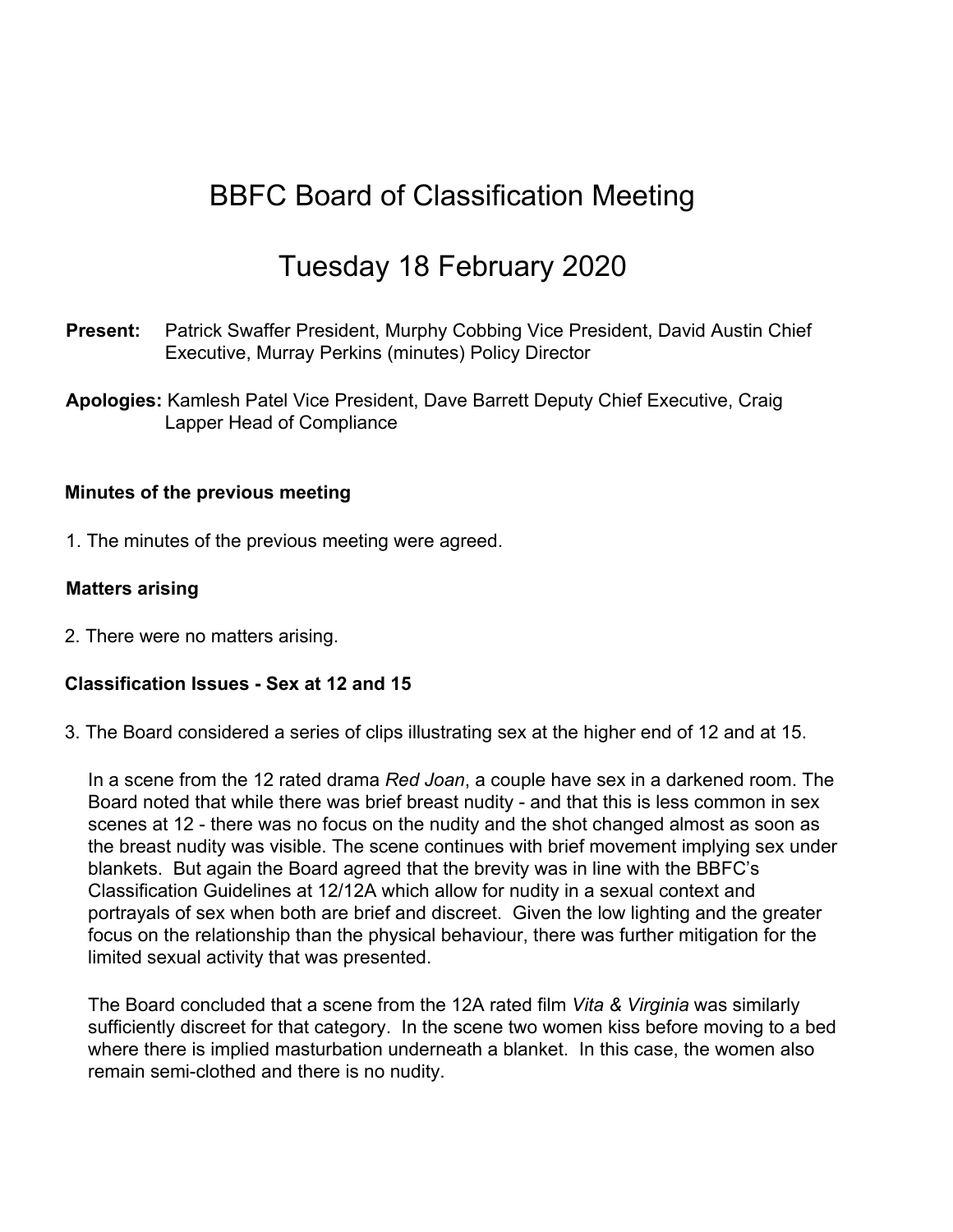A contrasting scene from the 15 rated drama *Disobedience* was considered by the Board. In a longer scene two women have sex which involves implied kissing of breasts, masturbation inside underwear, implied oral sex, dribbling saliva into an open mouth and orgasm. While there is no focus on any nudity, there are closer shots emphasising the behaviour and there is a much greater focus on the mechanics of sex. However, the Board noted that while there is a focus on various sexual acts, none are presented with particularly strong detail and that the scene is in keeping with what is allowed under the guidelines at 15, specifically, that sexual activity may be portrayed, but usually without strong detail.

Two clips were shown from the Netflix feature *After*, which has been rated 12. Both involve the same young adult couple as their relationship evolves. In the first, the couple kiss, the young man's shirt is removed and the jeans of the young woman are pulled down. It is implied the man lies between the woman's legs, but without suggesting any further sexual acts. In a subsequent scene the couple are seen undressing, though without nudity, and then sex is implied as the couple discuss their readiness, a condom is opened, and there is brief gentle thrusting. The sex itself is briefly and discreetly portrayed and the Board noted in particular the focus on consent, care and the respect shown between the two characters, and the further mitigation these elements provided for the depiction of sexual behaviour at the 12 category.

The final clip discussed by the Board was from the 15 rated period drama *Colette*, in which there are several brief shots of a married man and woman individually engaging in an affair with the same woman. While each of the shots are individually brief, there is breast nudity and sexual thrusting in different positions throughout the sequence. Despite the brevity of the moments of sex, the Board agreed that the portrayals were not discreet and noted in particular the effect of the cummulative nature of the different sexual interactions being edited so closely together.

#### **New Business Update**

4. The Board were given an update on new business developments, including work to meet UK consumer expectations by having BBFC ratings available on more online services and to increase the coverage of BBFC ratings on those services which the BBFC is already working with. Close cooperative work with the online VoD industry was highlighted, alongside other initiatives to ensure UK consumer needs are best met, including through the use of new technologies and online tools.

#### **Comms/Marketing Update - FH**

5. The Board was given a review of marketing and brand development across 2019, including the growth of the BBFC's social media engagement, the success of BBFC podcasts, and relationships with various stakeholders. Plans for 2020 were also covered.